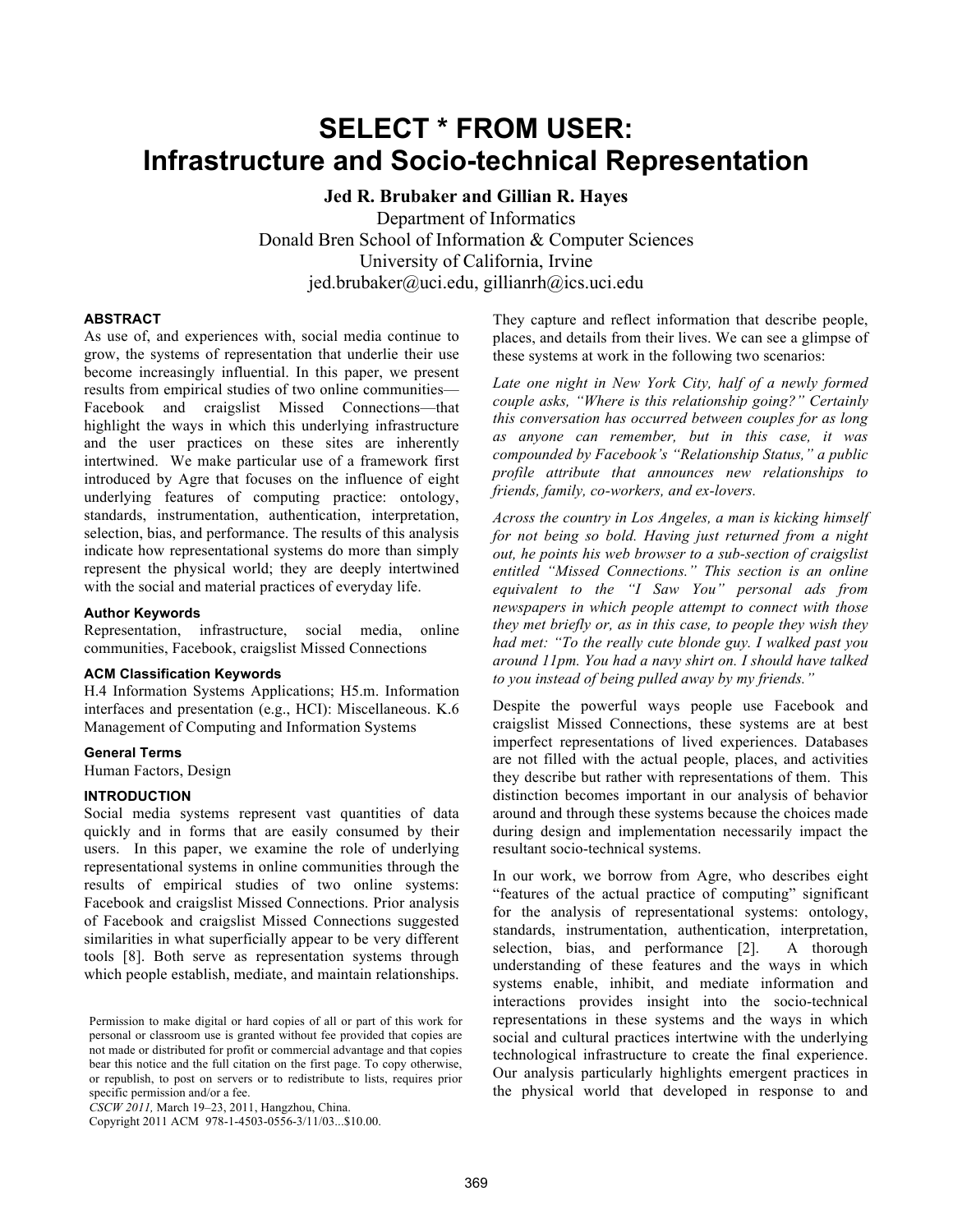through the technological affordances of representational systems in the digital world.

In this paper, we first outline related work focused on representation in Facebook and craigslist Missed Connections, followed by an examination of literature on infrastructure and representation that situate this work. We then present an analysis of the interplay between technological infrastructure and human behavior in these two systems, highlighting two common and related behaviors: the process of creating and maintaining relationships in Facebook and the process of identifying and making connections via craigslist Missed Connections. We then describe themes that emerged during our analysis of these systems together: the interaction between relationships and their representations and the impact of temporality and transience in these systems.

This analysis highlights how data modeling practices and the people and societies these models seek to represent result in a world in which "information is not… a mirror of a pre-given reality. It is, quite the contrary, something deeply bound up with the material practices by which people organize their lives" [2]. We then further engage the technological infrastructure of our two systems using Agre's eight features of computing practice. We close with a discussion of how these issues can change over time alongside the emergence of new user practices and the evolution of design and technology.

## **BACKGROUND & RELATED WORK**

With over 500 million active users, Facebook is the world's largest social networking site (SNS) [16]. Facebook users craft profiles, post pictures, surf social networks, and communicate with "Friends."<sup>1</sup> Meanwhile, over 66,000 Missed Connections are posted to craigslist each month.<sup>2</sup> Authors submit anonymous posts "filled with near misses, brief encounters, strange sightings, lusty longings, and a little hope for love" [34] in an attempt to connect or reconnect with people they saw, met, or otherwise interacted with in the physical world. The submitted posts often include profile-like descriptions of individuals, encounters, and social spaces that mimic functionality found in SNSs. Readers of Missed Connections can browse posts, listed in reverse-chronological order, or use the craigslist search engine to find posts that include relevant words (*e.g.*, locations, physical attributes, etc.).

Research has documented system features and a range of user behaviors in online communities and SNSs. Much of this work is outside the scope of this paper (see [6] for review), however, in this section we outline some of the most directly relevant efforts.

-

#### **Facebook**

Identification, identity formation, and representation on Facebook have received enormous attention in the research literature. Stutzman published one index of available profile attributes across various social network sites, along with the frequency with which those fields were used [31]. He notes that name, academic information, gender, email, and network of friends are the most common. Lampe *et al.* found that most Facebook users (89%) use their real names, with others providing nicknames or clever but relevant alternatives [25]. Likewise, the number of completed profile attributes is positively correlated with the number of "friends" a user has. However, they found little correlation with open-ended attributes such as "About Me" [27].

Facebook members tend to report that their profiles portray them both accurately and positively [27]. Additionally, researchers have considered the role of these online profiles in relationship to our offline lives, demonstrating how the ostensible "realness" of the profile eliminates much of the online/offline distinction evidenced in earlier research on virtual communities [33]. Instead, users spend the majority of their time on the system surfing user profiles, engaged in a kind of digital crowd-watching [25] while using the system to maintain and establish offline relationships [15].

Together, this research indicates that Facebook users build online profiles and social networks that are at least partially representative of their offline lives. In this work, we push on features of the Facebook system to help further explain some of the practices of identity formation and presentation observed in existing research.

## **craigslist Missed Connections**

In comparison to SNSs, craigslist Missed Connections has received little academic attention. One study of "I Saw You" personal advertisements (Missed Connections' newspaper-based ancestor) highlights the work that readers perform when reading ads [28]. Readers, it is argued, must work "back-to-front from the utterance" to construct the relevant participants, places, and social contexts in which encounters occurred.

Previous work has also documented the use of Missed Connections as a site of "single-use identities" [8]. Authors craft interaction-specific posts to represent themselves, their intended targets, and their interactions, while relying on contextual cues including specific locations, events, and sub-communities. Additionally, without the cost associated with newspaper-based personal advertisements, some users post public responses to other authors. Given the anonymity the site provides, public interactions are frequently in response to a specific post but address larger community norms and values [8,9].

#### **Infrastructure & Representation**

In contrast to work on Facebook and craigslist Missed Connections focusing on user experiences and behavior, in this work we adopt an infrastructural perspective in order to focus on the socio-technical interplay between users and the

<sup>&</sup>lt;sup>1</sup> Like many SNSs, Facebook labels user-user connections as "Friends." In SNS vernacular, "friend" is also used as a verb to

 $2$  Count is based on posts submitted during 2009 to the 25 primary geographic channels.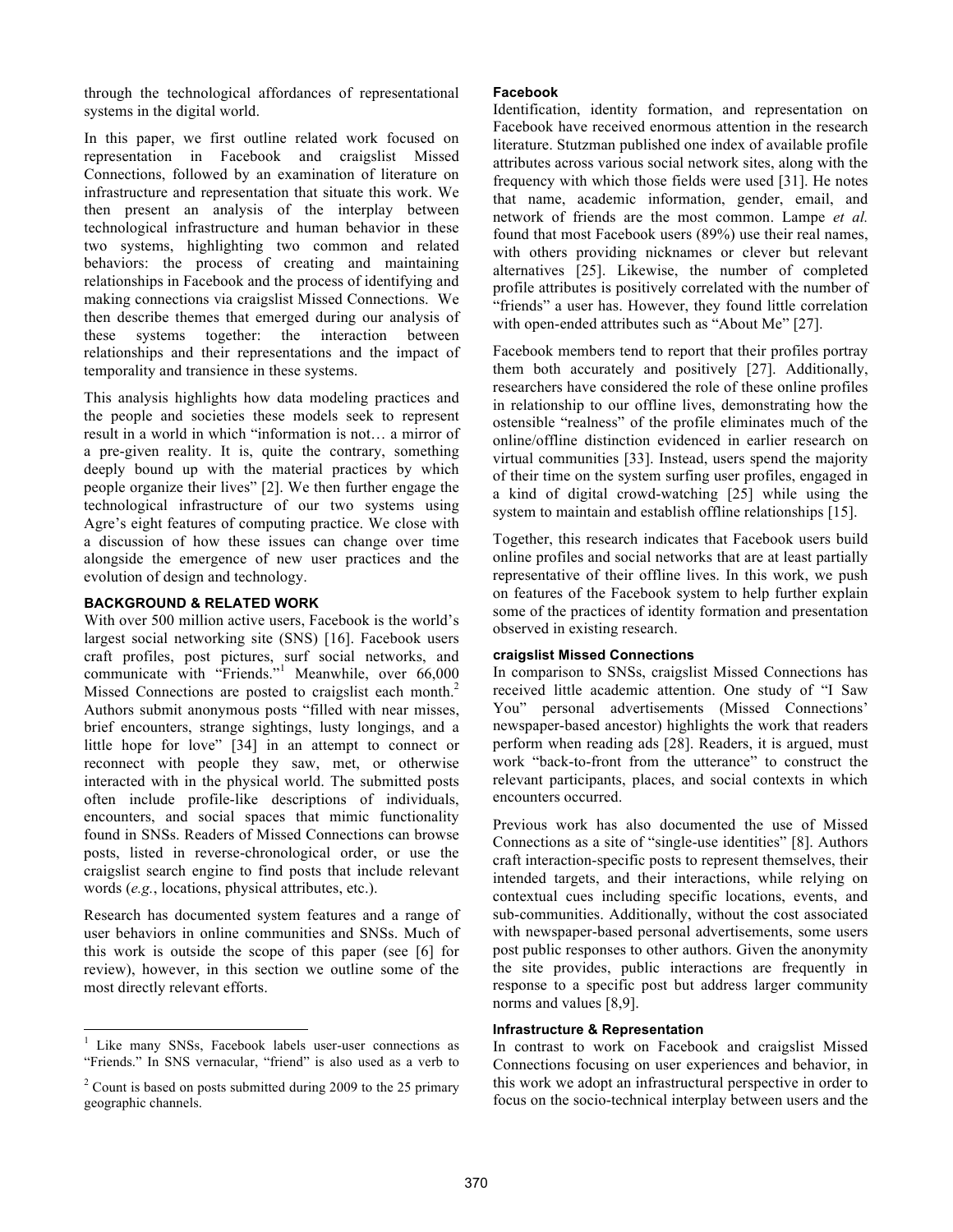various layers of these systems. Notably, we draw from Bowker and Star's infrastructural approach to classifications [5] to highlight the role of standards. Standards can be understood as "any agreed-upon rules for the production of (textual or material) objects" [5]. They enable interoperability between various components and features, and subsequently the production of large-scale systems, infrastructure, and computational ontology. As such, standards give rise to the technological systems and the representational data they contain.

A number of other researchers have addressed the issue of representation in organizational practice and CSCW (*e.g.*, [1,30,32]). Importantly, Ackerman [1] notes the problem of the *socio-technical gap*, "a fundamental mismatch between what is required socially and what we can do technically." Research has shown that social practices are highly nuanced and contextual, yet "we lack the technical mechanisms to fully support the social world uncovered by the social findings of CSCW" [1].

In contrast to traditional CSCW systems, examining social media as a specific context is worthwhile due to its focus on representing social identities and interactions rather than facilitating work in organizations. Social media is a primary site through which individuals represent (and increasingly conduct) their lived experiences. In this work we maintain that systems (including their standards and limitations) necessarily shape social interactions both online and off. Informed by earlier perspectives, we seek to explicitly draw attention to the acts of representation inherent in the practice of computing. Through use of Agre's framework we are able to build on previous work and consider specific features of computation in which representation occurs.

# **METHODS**

We conducted a mixed methods qualitative analysis of behavior in Facebook and craigslist Missed Connections. We analyzed the content and technical architectures, associated applications, and interviewed users and developers for both systems. Our data, therefore, include details about the technical systems, user behavior, and users' reflections on their interactions with and perceptions of these sites.

We conducted an in-depth functional analysis of Facebook and its third-party developer APIs. The primary author also conducted participant observation of Facebook application development with a collaborative software team, including frequent interviews with four developers over several months. During this time, we also reverse-engineered a data model of the Facebook system by leveraging technical documentation and discussions from blogs, forums and wikis related to application development. Finally, we conducted interviews with eight Facebook users recruited from our social networks and via snowball sampling. These interviews were semi-structured and focused on issues of representation within the system. Participants were representation within the system. interviewed multiple times over multiple channels,

including IM, email, phone, and face-to-face. Most interviews lasted approximately thirty minutes, and interviewees participated in one to three interviews over one year.

In our study of craigslist Missed Connections we collected 555,008 posts between May 2008 and April 2009 from the 25 most popular geographic channels as of May 2008. In comparison to Facebook, craigslist's technical infrastructure has fewer constraints on social interactions. As such, we relied more heavily on interviews to understand the various ways in which users compensated for (and played with) the limits of the system. In addition to technical details about craigslist, our data include interviews and email correspondence with craigslist founder, Craig Newmark, and informal interviews with 50 Missed Connections users recruited via snowball sampling and conducted over IM, email, phone, and face-to-face.

After collecting datasets from Facebook and craigslist Missed Connections, we analyzed each individually. We first adopted an inductive approach focusing on digital identity management in these systems and related user practices. The results of our thematic analysis drew attention to how these systems and their users engage in representational practices and to a consideration of Agre's features of computing.

Both the similarities and differences in the practices, and the underlying representational systems through which these practices are enacted, encouraged us to analyze these systems together in this work. We engaged in a deductive analysis in which we revisited and coded our data relative to Agre's features. Specifically, this analysis calls attention to the intertwining of representational practices and technical functionality in these socio-technical systems.

# **FINDINGS**

Analysis of our substantial empirical data from Facebook and craigslist Missed Connections illuminates the intricate connection between the technologies of these representational systems and the people, spaces, and activities they seek to represent. In this section, we unpack two related issues: the process of creating and maintaining friends in Facebook and the process of identifying and making connections in craigslist Missed Connections. We present familiar interactions in order to specifically emphasize the interplay between behaviors and the underlying systems that enable them. We start by elaborating socio-technical aspects of connecting on Facebook and craigslist. Next, we compare these systems, outlining similarities. Finally, we present an in-depth examination of the interactions between relationships and representations in these systems and how both temporality and transience impact—and are impacted by—use of these systems.

## **Making "Friends" on Facebook**

As demonstrated in other CSCW literature, "friends" are central to the way in which Facebook represents social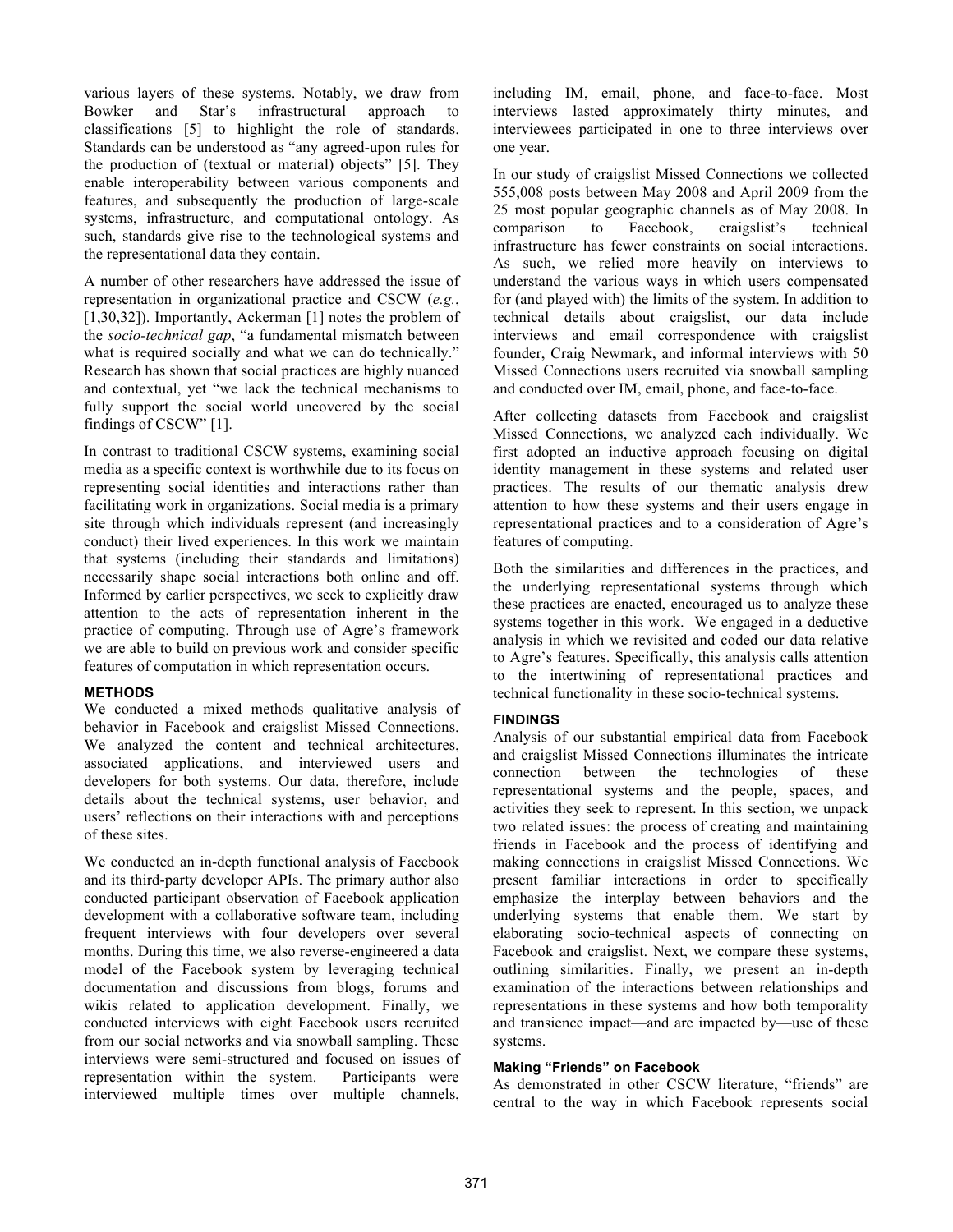networks [25,26,27]. In our analysis, however, we highlight ways in which friends and friending is complicated in Facebook by the underlying representational system. When Facebook users locate another user with whom they would like to connect, they must send a "Friend Request" and wait for the request to be approved. This friending process is quite different than in offline spaces where the status of a friendship can be ambiguous, asymmetrical, and rarely involves any explicit approval process.

In the underlying data model, the standard for the "Friend" entity in Facebook's database includes the unique identification number of two users who are confirmed as friends, linking their profiles. This standard enforces bidirectional relationships; a user cannot be friends with another user without the relationship being reciprocated. The process of adding Facebook friends—generation, receipt, and acceptance or rejection of the request conforms to this standard by requiring explicit action by each party before the relationship is solidified and displayed on both users' profiles.

Likewise, Facebook's technological design and implementation requires that the label "friend" be applied uniformly to a variety of interpersonal relationships. As with other SNSs, this design decision has in effect created a new class of interpersonal relationship: the "Friend" [7]. Challenges resulting from the system's identical treatment of various friends emerged frequently in our interviews. For example, Ellen, an intern at a large Washington D.C. based consultancy firm, described her anxiety when she received a friend request from the firm's Director of Human Resources. She was uncomfortable with the director gaining access to her private life, particularly as they had never met, but was uncertain if ignoring the request would be professionally detrimental. This is one example of how the nuances of relationships in the physical world are not captured by Facebook's simplistic representation of friends.

People, however, are able to understand and interpret profile data, including lists of friends, in ways that are different from the types of interpretation the system itself might provide. For example, Facebook's ability to understand the closeness of a relationship is limited to what can be gleaned from communication acts or other interactions on the site. A human, however, is able to understand that users might be socially close, for example, to a spouse despite little interaction via Facebook.

Although Facebook's Reconnect feature was launched after the data collection portion of our study, user responses to this feature exemplify the system's ontological and technological limitations. Intended to encourage interactions between Facebook users who have had little recent interaction, Reconnect often produces surprising recommendations. During the time shortly after the feature's launch, status messages on Facebook and Twitter were prominent means by which users expressed their frustration. Users described requests to reconnect with

family members, ex-lovers, and even the dead. "*Facebook just suggested that I 'reconnect' with my 1 year old by writing something on his wall,*" wrote one user. Another wrote: "*Facebook is suggesting that I reconnect with my wife by writing on her wall. I'm thinking coming home every night is a tad more effective*."

## **Connecting through Missed Connections**

In contrast to Facebook, posts to craigslist Missed Connections operate in a markedly simpler representational system. With no persistent user data, the craigslist Missed Connections system includes no formal profiles, inter-user relationships, or history of interactions. The practices of identification, however, do bare striking resemblance to the practices of finding and friending users on Facebook. Consider the following post:

*capitol south to l'enfant - m4m Date: 2009-04-19, 8:34AM EDT, Washington D.C.*

## *Saturday night.*

*Monday at about 10:30 am, I got on the metro at capitol south, you were with two other guys, you and I were in shorts and you had what appeared to be some hot pecs, you caught my glance and said hello. We all got off at L'Enfant. If you see this, coffee at Starbucks on the Hill?*

In a post to Missed Connections, users establish a kind of temporary social network, describing themselves and others, the relationships they share, and the social spaces in which those relationships exist. However, without longterm persistence, single-use identities and the social networks in which they exist must be reconstructed for each post.

In the craigslist system, "posts" are situated in a geographic "channel" (*e.g.*, "*SF Bay*"). A Missed Connection post requires a "title", "description" (*i.e.*, the post's message content), and optionally a "specific location" (*e.g.,* "*The Mission*") and "age". Within the Missed Connections portion of the site, users may also select a gender/sexual orientation category (*e.g.*, w4w), which is appended to the post's "title" (*e.g.*, "*To the cute barista - w4w*") to facilitate searching by this category. Nearly all of the data in a post are entered manually. The only automatically collected data are the date and time of entry and the IP address from which the entry was submitted (an element that is stored and used by the system, but not displayed).

A number of community-based standards have developed over time in response to the design of the system. Authors craft messages that usually follow a prototypical format, much like the post seen above, including physical, contextual, and circumstantial cues. Physical locations, for example, are almost always included and provide effective search terms for the craigslist search engine.

Due to the anonymity craigslist provides, authenticating content is a very prominent aspect of engaging with the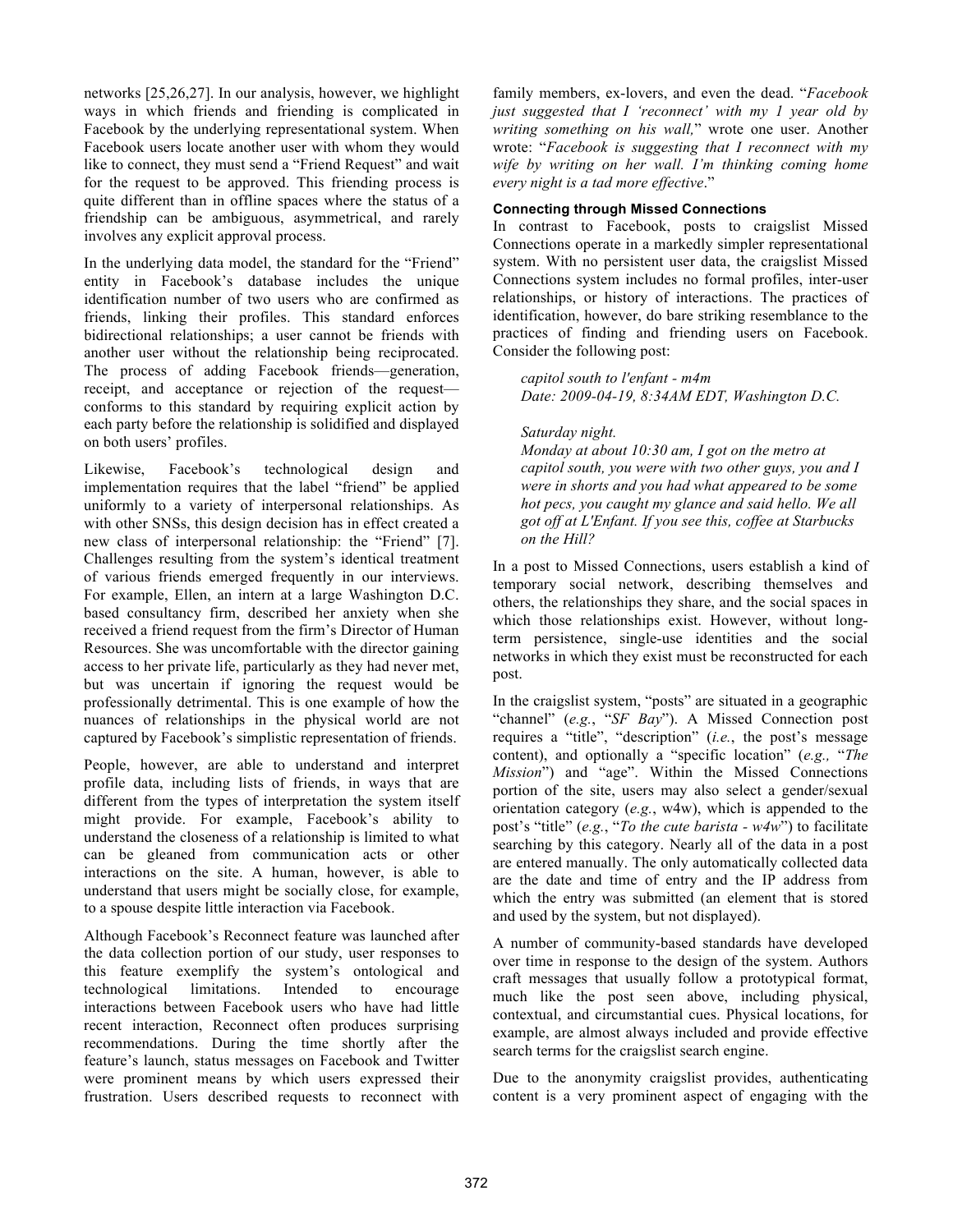system. A user reading Missed Connections must determine whether a post is legitimate (*e.g.*, not SPAM), if they are the intended target, and if the author of the post is someone to whom they want to respond. The specific design of the system does little to structure this process, despite being the primary behavior Missed Connections are meant to support.

Authentication is an issue for authors as well. Posts often request that respondents include specific information about the encounter. Requests such as "*Tell me what my tshirt said…"* have increased in frequency over the three years we have studied craigslist, suggesting that users have adopted this practice from other posts to ensure the authenticity of anonymous respondents.

Finally, the combination of system-enabled anonymity and location information provided by the user has allowed for the emergence of new virtual-physical hybrid performance spaces. For example, a particularly high volume of Missed Connections originate from a popular coffee house in Washington D.C. While the prototypical Missed Connection is posted after the opportunity to connect has passed, laptop-toting professionals who spend substantial quantities of time working and socializing in this space have adopted a practice of posting messages for individuals across the room while still physically co-located.

## **Relationships and Representations**

Despite being technologically quite different, both Facebook and craigslist Missed Connections are ultimately representation systems through which people establish, mediate, and maintain relationships. Users of both systems describe themselves, locations they have been and will be, and interactions they have had or plan to have in the future. There are, however, important differences both between the systems themselves and among the varied user behaviors we observed in our data.

First, the structure of data is paramount in differentiating craigslist and Facebook. One of the technological benefits to Facebook's structuring of user data is a decreased load on the servers as users navigate through efficiently organized data. This data normalization has enabled Facebook to become a central resource for persistent digital identity information. The availability of this information in turn enables interesting social interactions, both inside and outside of Facebook. One interviewee explained that he prefers to stay in touch with friends via instant message conversations in addition to Facebook:

*…there will come this point in the conversation where you would say 'what are you up to?' or 'are you still with that one girl?' but then I just realize I should be looking at their profile page… so [the profile] kind of becomes like a way to catch up… it helps the conversation.*

Our findings confirm that Facebook is used as an informational resource in addition to a space for identity performance [21].

The underlying design of craigslist, meanwhile, does little more than structure posts relative to categories that mimic different sections of classified advertisements (*e.g.,* "Jobs", "Missed Connections"). This is not to suggest that craigslist is technologically simple. In an interview with craigslist founder Craig Newmark, he explained that resources have intentionally been devoted to features that are often invisible to the user:

*Underneath, the technologies are fairly cutting edge in terms of database use, the use of caching to keep the site fast… and there we just have a good technical team who's serious about keeping up with technologies that matter.*

When asked if a more structured design might better facilitate users, Newmark explained that "*It turns out if you keep something simple… you automatically satisfy a lot of customer needs*."

The range of behaviors craigslist facilitates reveals how users appropriate available structures to achieve their objectives within even a seemingly simple system. Due to craigslist's open-ended structure, Missed Connections users rely heavily on contextual information and local knowledge when authoring their posts. While posts frequently include references to locations (*e.g.,* a specific gym or pub), our analysis of Missed Connections reveals that two structural elements of the craigslist system (geographical channel and gender/sexual orientation) shape the content of posts by suggesting a particular audience. For example, one m4m post includes a location *("David Barton Gym"* in *"Chelsea"*) and description of his target *("you were in a white tank and light blue nylon pants"*). The m4m category in conjunction with other contextual cues situate both author and target as members of New York's gay community—an entity that does not explicitly exist in the Missed Connections ontology.

Finally, as socio-technical systems, the technological underpinnings of these systems influence users' offline relationships as well. As in our opening scenario, Facebook's "Relationship Status" has received significant attention in the media [12,29]. Facebook announces changes to a user's relationship status to friends, family members, co-workers, ex-lovers, and anyone else connected via Facebook. The importance of Facebook representations in offline dynamics is exemplified by a story shared with us by a participant living in New York City. He had begun a serious relationship, and while optimistic, he confessed some worry. He had approached his new boyfriend about changing their Facebook relationship statuses, but the issue was casually dismissed. While their online personas remained "Single," our participant enumerated hypothetical reasons for his boyfriend's refusal, the majority of which questioned levels of commitment and fidelity. Representation of their romantic status online impacted his confidence in their long-term potential offline, and as we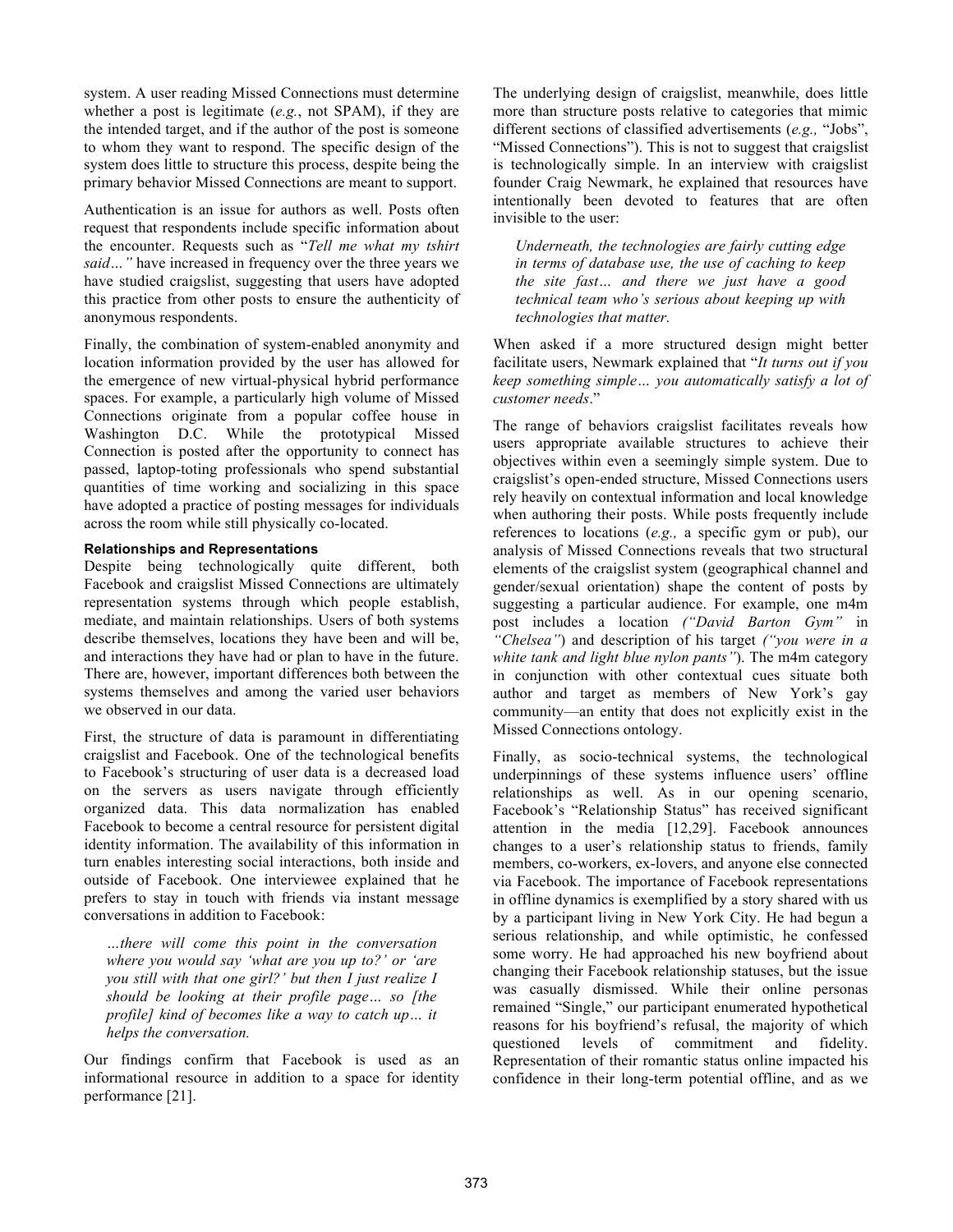were informed later, was a primary reason for eventually ending the relationship.

As a shared profile attribute, existing relationship statuses can also be a source of stress. For example, one interviewee shared a reoccurring pattern in which his girlfriend would remove their relationship status on Facebook following their frequent fights. He explained that even after resolving a particular disagreement, he would often receive email notifications from Facebook the next day informing him that he was no longer "in a relationship." He described these public changes to his relationship status as *"frustrating"* and *"embarrassing."* Knowing that he would receive an email notification, his girlfriend in turn developed an emergent practice in which she intentionally communicated her displeasure through the system by changing their status.

## **Temporality and Transience**

One of the most profound differences we observed between user behavior on Facebook and craigslist Missed Connections was related to the persistence of user data. Data persistence on Facebook allows individuals to craft profiles that grow with the addition of system content. Posts to Missed Connections, meanwhile, are "single-use", require that users provide all relevant content in a single post, and expire after seven days.

The impact of persistence can be seen through several participants who shared their excitement over unexpectedly finding friends on Facebook. Katrina, a busy mother of three who initially resisted the idea of joining Facebook, was delighted by the series of friend requests from former classmates and the ease with which they were able to reconnect. These automated connections occurred simply and easily because of the persistent representation of Katrina and her friends—all of whom shared particular school or geographic contexts easily organized in the database.

Of course, a persistent presence can also result in less desirable encounters. Lindsey, a medical student, joined Facebook at the urging of a cousin who wanted to stay in touch. Lindsey explained that within an hour of setting up her account she received numerous friend requests from current and former classmates, and, to her dismay, exboyfriends and one-night stands.

In contrast to the Facebook practice of connecting with existing offline contacts [15], Missed Connections detail recent interactions in an attempt to facilitate new relationships. The transience of posts, however, requires particular user behaviors. For example, it was common for interviewees to describe checking Missed Connections after a night out or on a Monday morning after the weekend.

Given the non-persistence of these representations, the overall effectiveness of Missed Connections is unclear. Interviewees, however, indicate that posts can be effective, particularly when both parties suspect mutual interest or when the intended recipient's social network notifies them of a relevant post. We experienced an example of the latter scenario during the course of this research. On a Monday morning while reviewing site content, we found a Missed Connection that clearly described a friend of one of the researchers. When contacted, the friend explained that he was already aware of the post. He had spent the morning answering instant messages and text messages from other friends who had seen it while browsing the site.

## **FEATURES OF COMPUTING PRACTICE**

Analysis of our empirical data clearly indicates the close relationship between the underlying technologies of these representational systems and user behavior. To further unpack these issues, in this section we outline the eight features of computing Agre highlights when considering computing as a representational practice. Although these features are inherently interdependent, here we present them separately to emphasize their unique attributes and consider the issues that each brings to light.

## **Ontology**

In information and computer science, an ontology refers to a formal representation of conceptual entities and the relationships between those entities within a specified domain. Agre explains that "a computer can only capture and calculate with what it can represent" [2]. Thus, from a purely computational standpoint, the ontology of a system lies at the heart of its ability to represent elements of the physical world. Explicitly examining ontology in both Facebook and craigslist Missed Connections indicates some limitations in terms of what phenomena, people, and places these systems can represent. It also underscores the enormous flexibility of these systems that allows people to go beyond the defined ontology and represent higher order concepts through creative use of text and other system features – albeit in ways not always understood by the system.

The ontology represented by the Facebook API, for example, defines a user who has one profile, may have many friendships with other users, and may be associated with social networks defined by employers, educational institutions, and the geographical location in which the user lives. Additional information about a user can be present but is not required, including textual information like status updates, as well as rich media like pictures and videos. Meanwhile, craigslist Missed Connections builds on the craigslist ontology, which is inherently simpler than Facebook. Each post belongs to a geographical channel and a system section (*e.g.*, "Missed Connections", "Furniture for Sale"). As we have demonstrated, a wide range of behavior can occur inside these posts. However, as much of it exists outside of the defined craigslist ontology, the system is limited in what it can understand about these behaviors.

## **Standards**

Data standards are required to make information manageable and useful for computing systems, particularly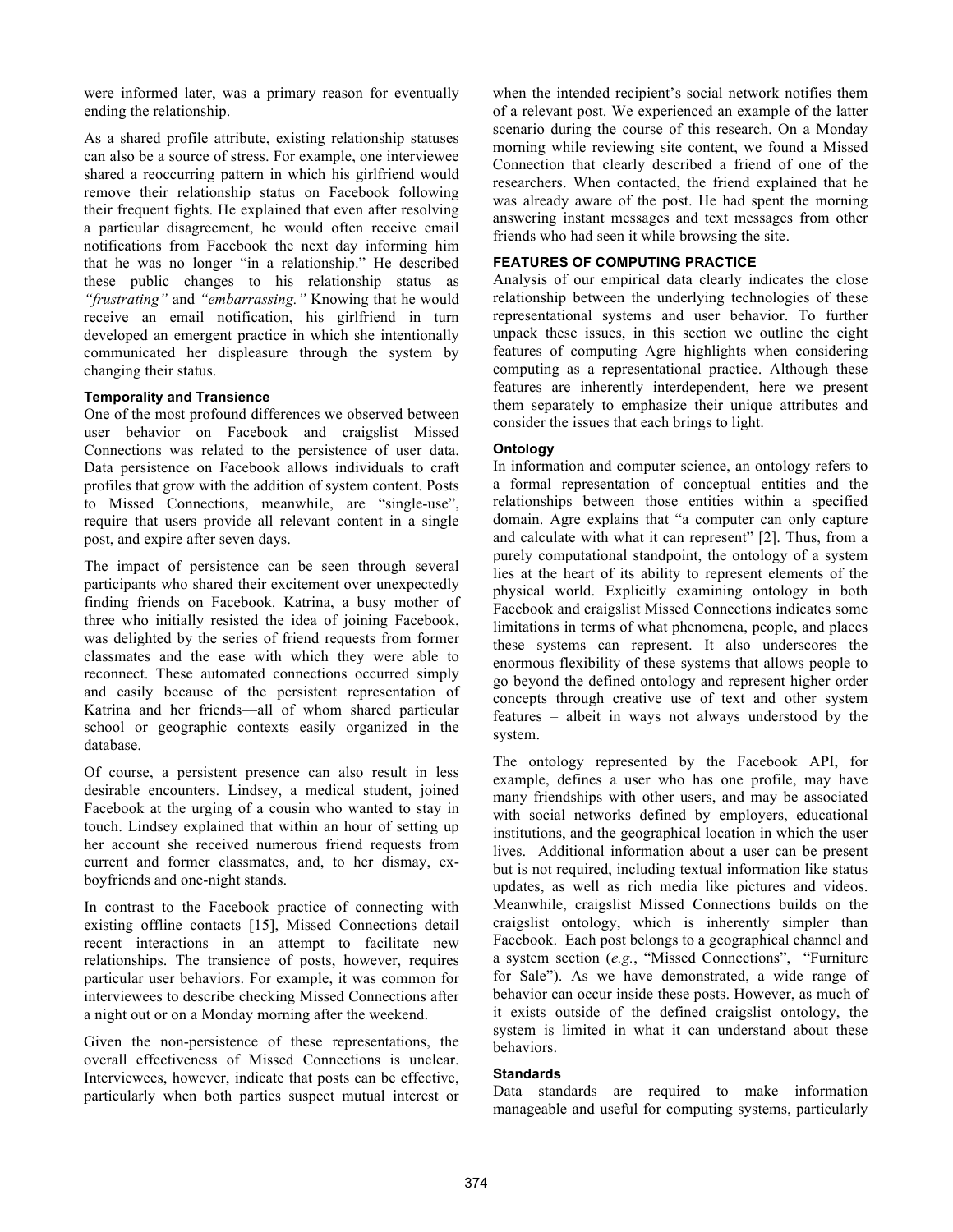as different systems or subcomponents need to interoperate. The existence of the various Facebook APIs and SDKs are indicators of the prominent place such standards have in the world of systems designers and developers. "The uniform imposition of standardized categorizations and measurement schemes" ([10], as cited in [2]) allow for the kind of ontological uniformity and interoperability needed to support massive systems of representation.

Designers create data standards for each of the entities in a system's ontology. On craigslist, for example, the post entity is composed of the data elements described earlier (*e.g.*, title, IP address, etc.). Designers make use of established standards as well. As a simple example, Facebook requires that users provide a date of birth when creating an account. The standard for dates in the Facebook APIs are based on the Julian calendar system, but the user interface formats the order of day, month, and year to match the standards of the local geographic regions (*e.g.,* month/day/year in the United States, year/month/day in Japan). When a user submits the date back to the system it is formatted into the Julian standard before being stored in the database. In this way standards exist at various layers in the system, and are central to how systems interact.

## **Instrumentation**

Capturing and recording data requires some set of instruments. Instrumentation as a concept is broad and inclusive of a wide variety of data capturing technologies. This includes web forms that enable manual input, but also sensors and GPS systems that automatically geo-tag data. The processes by which these instruments collect data necessarily organizes user behavior and the data users provide.

Facebook and craigslist Missed Connections are predominantly asynchronous communication tools and rely on text-based user input for much of the data they capture. Each post to Missed Connections requires that craigslist users recreate the details of their (non)encounters. This explicit input allows each user to craft an optimal selfpresentation in ways that the immediacy of a live interaction does not afford. Likewise, until Facebook's recent introduction of the chat feature, communication between users on Facebook consisted of publicly visible comments posted to the user's profile "Wall" and private messages sent via Facebook's internal email system.

Users are necessarily aware of their production of data inside these systems when creating messages. Unlike a synchronous communication system or an array of ubiquitous sensors that captures data in real-time, the use of asynchronous tools allows users to reflect on and revise messages before they are posted. As a greater number of automated applications are brought into Facebook, such as those that geo-tag photos or report a user's location, the instrumentation may become less visible, but its impact will remain important.

## **Authentication**

When speaking of authentication, Agre is not referring to login credentials, but rather the authenticity of data and the means by which people accept these data as valid representations. A system "which claims to report the activities of particular people and things must presuppose some material process to verify" these data [2]. Instead of requiring the system to authenticate data, representational systems like Facebook and craigslist display data to end users who perform this task.

Consider searching for a former classmate on Facebook using only his or her name. In response to a specific query, the system will show a list of individuals whose names match the search, but Facebook cannot guarantee that a particular user is the desired friend. Users must examine the information provided (*e.g.*, the school listed, the year of graduation, a list of common friends) and determine the authenticity of the representation themselves.

We see a more central example of authentication work on craigslist. With no user profiles, no user history, and large quantities of SPAM, users must determine the legitimacy of each post. Because authors also receive SPAM and problematic solicitations in response to their posts, the practice described earlier of requesting that respondents answer a question about the encounter (*e.g.*, tshirt color, conversation topic, etc.) is one way in which authentication is performed by craigslist users.

## **Interpretation**

Interpretation involves a host of activities focused on synthesizing information into a form that is amenable to computation. Certainly, enormous efforts in natural language processing, information retrieval, and information visualization indicate interest from the computing community in producing automated interpretation and synthesis of data from representational systems. Facebook already employs a massive automated interpretation system to target users with advertisements based on variables like location, age, sex, and relationship status.

End-users, however, are still essential in synthesizing information. On craigslist, human interpretation plays a central role in content moderation. craigslist has implemented a user-powered flagging system that allows the community to mark posts as "miscategorized," "prohibited" (due to terms of use), "spam/overpost", and "best of craigslist." The craigslist help section explains that *"Free classified ads receiving a sufficient number of qualified negative flags are subject to automated removal"* while *"Funny or memorable postings may also be flagged, for inclusion in 'best of craigslist'"* [17] – a section that displays user-nominated posts. Thus, the flagging system enables users to act as sensors that synthesize messages into categories usable by the computational system.

# **Selection**

Although computation gets cheaper all the time, every system has limits. A system cannot capture and represent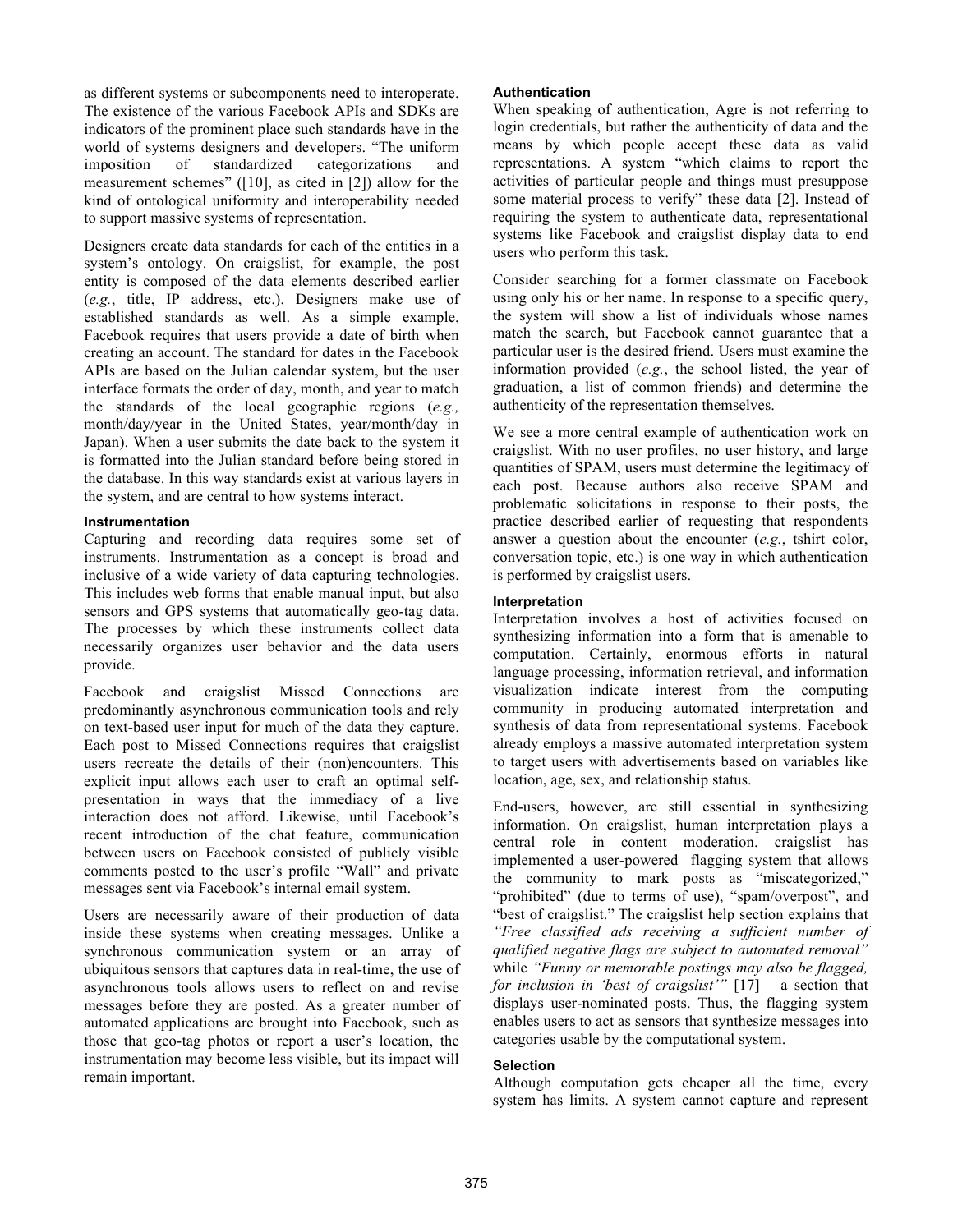everything, and thus, "the question arises of which data are created in the first place, and which are stored" [2]. Systems designers must select which data are relevant to the representations they are building.

In the creation of the profile system and its related data standards, Facebook developers selectively pre-determined what constitutes a person. Familiar attributes include age, location, relationship status, and so on. As new applications using Facebook's APIs are developed, launched, and used, they rely on a subset of data that are already available via Facebook and potentially gather new data as well.

The craigslist system, meanwhile, contrasts with Facebook in that its standards do not include personal information such as names, birthdays, and profile pictures. Moreover, Missed Connections users have community-based rules about information that should not be included. Posts with photos of the intended recipient, while rare, are quickly flagged for removal. Finally, Missed Connections limits the data being stored temporally. Posts are displayed in reversechronological order and are removed after seven days. Users can (and do) post copies of an original post, effectively extending its life and securing a higher position relative to other submissions. This, however, requires explicit action and may result in a post being flagged as "spam/overpost."

## **Bias**

The construction of any computational system is subject to bias. Often these biases can be invisible or go unnoticed by the users or even the developers [4,18,19]. As individuals grow more reliant on online systems—whether blogs, online communities, or other social media—to understand the world around them, these biases become increasingly important to reveal and unpack. However, recognizing and conceptualizing these issues is challenged by the very idea of a representational system that seeks to present back to its users a relatively undistorted view of captured data. As particularly noticeable examples, we describe the gender and sexual orientation biases present in both systems.

Facebook and craigslist Missed Connections only allow particular representations of gender. On Facebook, users can indicate that they are "Male" or "Female." It is not possible for a user to use a transgendered label, such as "M2F" or "F2M", or to identify as intersex. Bias such as this has received extensive attention in other spaces [11,23,24], and suggests that the exclusion of other categories from Facebook's system reifies normative gender identities. Likewise, Facebook does not allow users to identify their sexual orientation with a label. Users select the gender(s) they are "Interested in", which proxies labels such as heterosexual, homosexual, and bisexual. Similarly, Missed Connections are divided into *w4m*, *m4m*, *m4w*, *w4w*, and *unspecified* categories. When posting a Missed Connection users must choose one of these and, in so doing, choose their gender, the gender of their target, and an ostensible sexual orientation.

Both Missed Connections and Facebook eliminate the ability to self-identify with customized labels that users might feel are more representative of their identities, such as "queer." Facebook users can optionally add third-party applications such as "SGO" which provide a wider set of sex, gender identity, and sexual orientation options. These applications, however, do not replace Facebook's data: instead, they display information in a separate profile location and store choices in a separate database not accessible by Facebook.

# **Performance**

Once people become aware of and accustomed to having their activities presented to others through representational systems, Agre argues that people will alter their activities with the consequences of those systems in mind ([13,32], as cited in [2]). Agre's use of performance differs from other notions of performance and performativity (*e.g.,* [3,11,20]) and focuses on how individuals alter their actions based on perceived consequences. Performance here includes an understanding that actors are aware of their activities and act with the representational system in mind. In this model, their activities become manufactured performances that project, to the greatest possible extent, the participants' preferred construction of reality.

Users of both Facebook and craigslist Missed Connections use these systems to present ideal versions of themselves [7,25]. However, our interviews of Facebook users suggest that this presentation requires some maintenance. Several users mentioned managing Facebook content tagged with their names (*e.g.,* images) or posted to their profile by other users. One participant explained having a series of discussions with his mother about what type of comments were appropriate to post on his profile, and because others might view her online behavior, her own profile as well. This example highlights the complexity of performance on SNSs in which others' behavior influences the system and the consequences of its use.

In many cases, Missed Connections describe scenarios in which the author ostensibly could have avoided the need for the post by crossing the bar and introducing himself or otherwise being more direct. A woman in the Castro writing *"to carly at the cafe"* sums up the frustration that many authors express: *"why didn't i get your number????"* 

Many preemptively rationalize or apologize for their use of craigslist rather than having the interaction in person. A post authored by a 21-year-old man about a brief interaction outside a Washington D.C. dance club claims that:

*what i told you at the end of the night was the truth, i had to get home or else i would be in trouble!*

The availability of Missed Connections allows users to capitalize on otherwise lost encounters. However, some of our participants speculated that the existence of this system enables individuals to avoid the risk of an in-person encounter by relying on craigslist instead. These results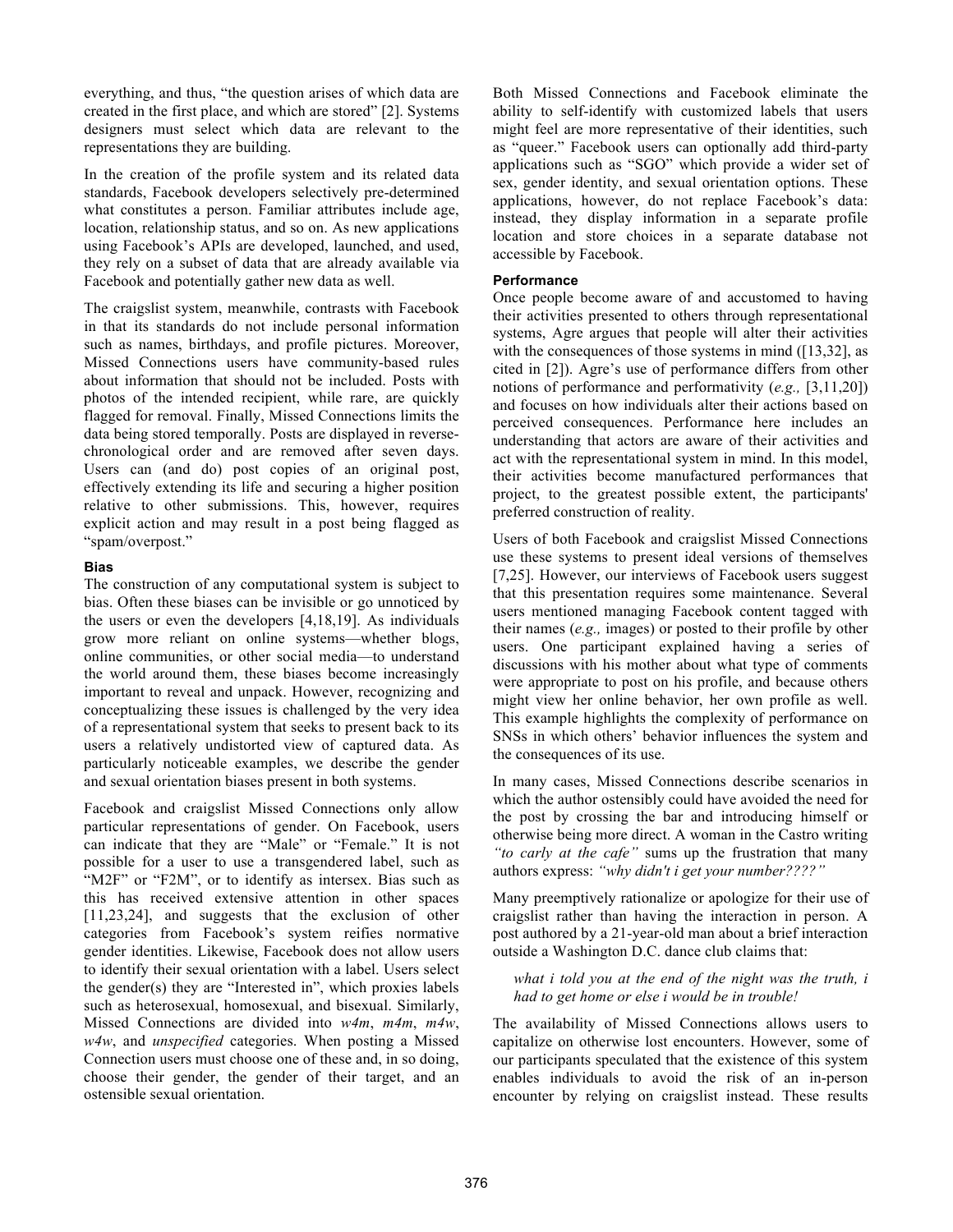indicate that people reorient themselves toward the world and these representational systems in light of the functionality those systems provide.

# **DISCUSSION**

Online spaces like Facebook and craigslist Missed Connections capture and represent data about the physical world in a virtual format, enabling new kinds of interactions and altering the socio-technical experiences of their users. However, these systems are at best imperfect representations of lived experiences. The design and underlying infrastructure influences user behavior; at the same time, user behavior influences iterations of these systems both in terms of their design and emergent standards. This is in line with existing work on the impact of system infrastructure on usability [14].

Agre's features of computing further highlight the ways in which a system as an ontological space can provide novel forms of interaction, such as the management of offline relationships through "friending" on Facebook or provoking connections from across the room through posts on craigslist. Thus, when studying these systems and the data they collect, it is important to remember that representational systems create new virtual-physical hybrid performance spaces that do not capture or exactly reflect the lived realities of their users or the ontologies defined by these systems.

Still, users often appropriate system features in ways that make sense for their worldview but exist largely outside of defined ontologies. In our studies, user communities created the structures and standards they needed to facilitate the kind of interactions they wanted to achieve. This kind of appropriation alters system designs and layers new technological and community based standards on top of existing systems. Thus, when studying user behavior in these kinds of collaborative online spaces, one must consider not only how users are interacting with one another but also how they are interacting with—and even collaborating with—the systems and thus their designers.

Representational systems are inherently intertwined with user practices and technological infrastructure. Iterative design practices already account for some level of dynamism. However, our analysis indicates that this tight integration can exist at a variety of places in the technology stack. For example, reappropriation of ontology and standards may often be overlooked when design practices are restricted to user-facing domains such as instrumentation (*e.g.,* applications and interfaces). This situation necessitates the inclusion of ongoing and engaged design practices that step beyond a static model focused on iterative design of technologies and instead focus on the social, the technical, and the interplay between the two.

# **CONCLUSIONS AND FUTURE WORK**

In this paper, we have demonstrated how the computational features of two representational systems—Facebook and craigslist Missed Connections—are deeply intertwined with user practices. This analysis draws attention to the similarities in the practices of identifying and connecting with other users, as well as differences in the representation of relationships and the temporality and transience of related interactions both online and off.

Perhaps most importantly, however, this analysis also draws attention to new areas of research. For example, the structure of Facebook does not handle certain user behaviors well, such as when two individuals choose to share a Facebook account. Similarly, the development of applications on top of Facebook's infrastructure can create new challenges for users. As mentioned, Facebook application developers can select and interpret data differently than Facebook based on their own ontology and standards. Similarly, feeds and search engines layered on top of Missed Connections have the potential to challenge some of the ways people think about authorship and readership. These issues leave open research questions focused on both the users and developers who are leveraging the underlying systems, but also about the system designers who create infrastructures and the processes by which they make their design choices.

Finally, as users appropriate these representational systems for their own purposes, they sometimes alter or ignore existing computational features and focus on "workarounds." These emergent practices should be examined and better understood. For example, though they were in the minority, posts in Missed Connections sometimes did not fit the standard model of a recent and geographically relevant encounter. These posts often included proclamations of love or apologies days or even years after the end of a relationship. It is not yet clear what work these kinds of posts are doing for the authors nor how the user community considers them. These kinds of online interactions should be examined alongside the emergent hybrid physical-virtual practices described earlier.

This paper provides two contributions to the community. First, by highlighting computing as a representational practice, we have demonstrated the importance of accounting for the underlying technological features when researching user behavior in social media. Second, our analysis reveals particular ways in which Facebook and craigslist Missed Connections as representational systems have created new hybrid virtual-physical spaces in which people both take advantage of and are subjected to the affordances and limitations of these systems in representing their lived experiences.

# **ACKNOWLEDGMENTS**

We would like to thank our participants, Craig Newmark, and the team of developers we worked with during this study. We are grateful to David Ribes, Margarita Rayzberg, Stuart Geiger, Marisa Combs, Lilly Irani, Silvia Lindtner, Ellie Harmon, Michael Yeganyan, David Nguyen, Melissa Mazmanian and members of LUCI for their feedback